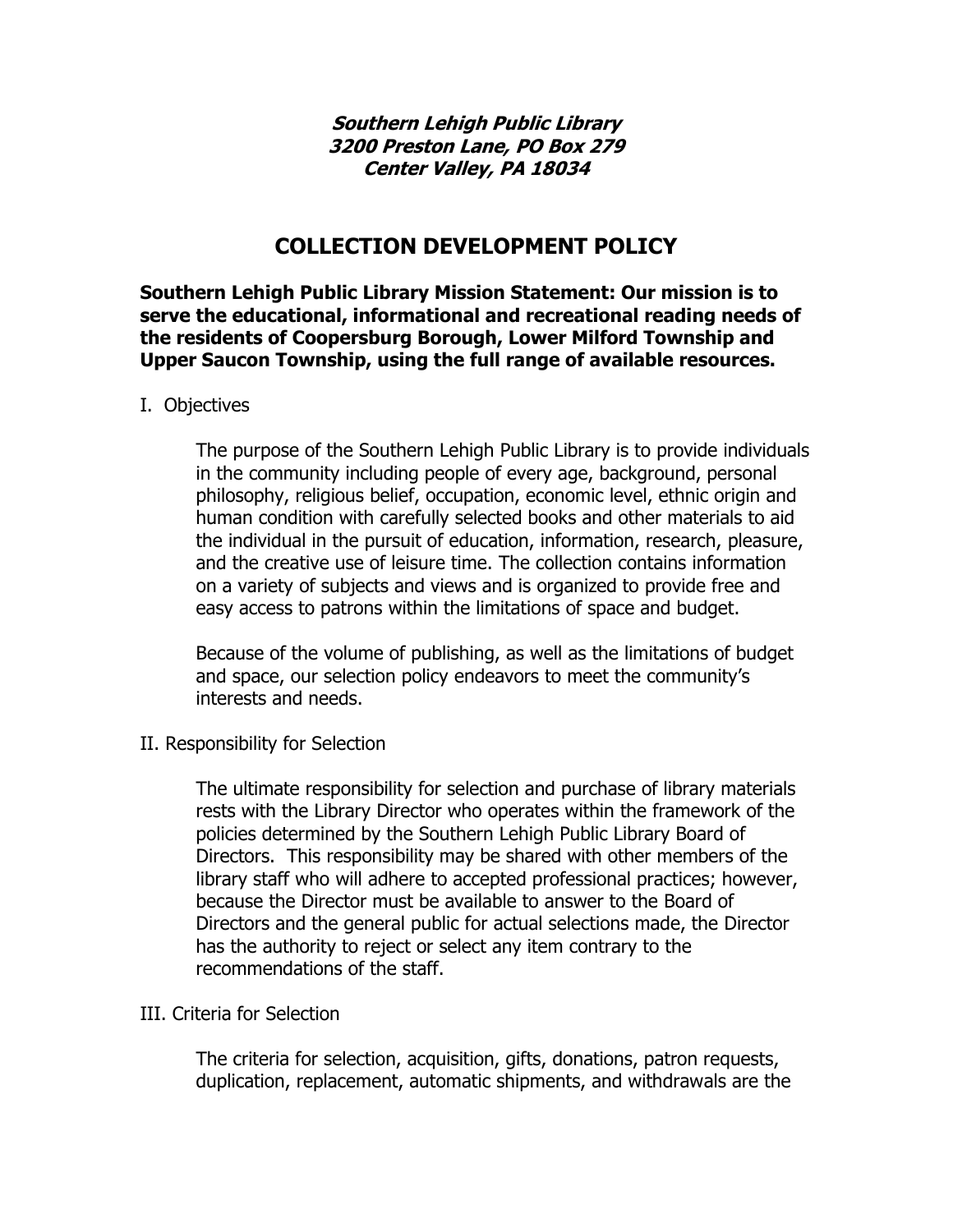same for all materials and formats. There is no particular order of importance in this criteria list.

Criteria:

- Individual merit of each item
- Public demand and interest
- Suitability of material for the clientele
- Reflection of multiple aspects of issues
- Author's reputation and significance as a writer without regard to political, racial, religious, etc. affiliations
- Reputation and standing of the publisher
- Availability of the material or information elsewhere
- Local or national significance
- Quality of the physical format
- Existing library holdings
- Budget

An item need not meet all of these criteria to be selected.

Southern Lehigh Public Library Staff rely on a number of professional tools for selection. These may include:

- Booklist
- Library Journal
- Publisher's Weekly
- New York Times Book Review
- School Library Journal
- The Horn Book
- Other Professional Journals and Resources
- Regional newspapers-The Morning Call, The Philadelphia Inquirer

The lack of review or an unfavorable review shall not be the sole reason for rejecting a title which is in demand. Consideration is, therefore, given to books discussed on public media. Materials are judged on the basis of the work as a whole, not on a part taken out of context.

The library's patrons are encouraged to recommend the purchase of library materials. Patrons may complete a request form and turn it in at the circulation desk. These requests are considered for purchase within the selection criteria listed above.

The library will not purchase or accept donations of self-published materials that are not reviewed in established review journals.